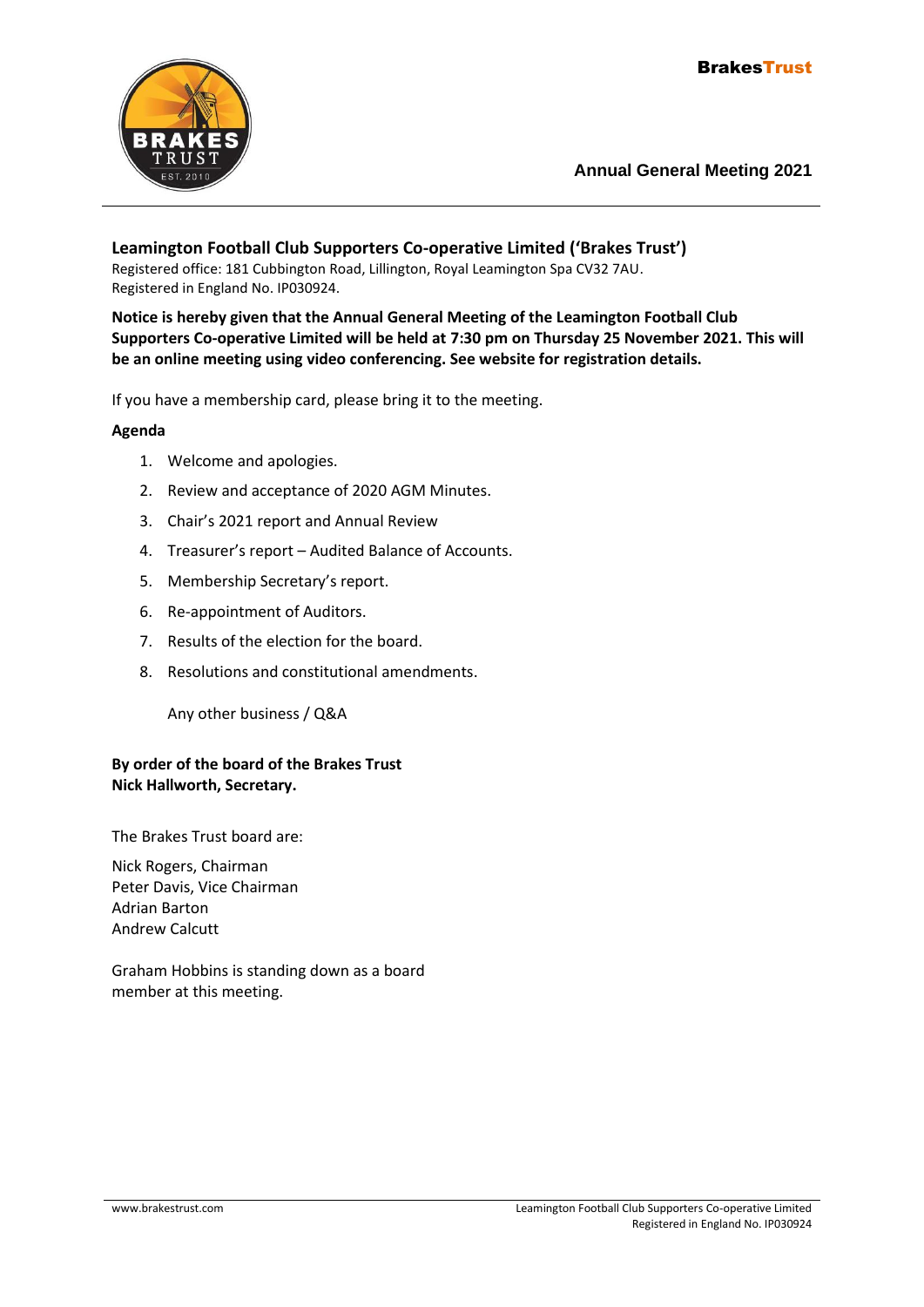

#### Notes to the Notice of Annual General Meeting

#### 1. Elections

Current board member and Chairperson Nick Rogers will step down and stand for re-election by rotation.

In line with Trust rules, the board should comprise between 5 and 9 members which must include at least one co-opted member. (ie between 4 and 8 elected board members).

Any member wishing to become more involved with the Trust is strongly encouraged to stand for election. Please feel free to chat with any board member if you wish to find out more prior to making an application.

#### 2. Co-opted board members

Co-opted board members usually serve for a period of up to one year. Anyone wishing to be coopted onto the Trust board should complete and return the relevant application form at the rear of this document.

#### 3. Timetable of events

The following summarises the timetable events in the lead-up to the 2021 AGM:

- By 27 October 2021 Advance notification of the AGM and election sent to all members.
- 15 November 2021 Closing date for applications to stand in Board election. Closing date for member proposals to the agenda.
- 16 November 2021 If contested election then all members balloted.
- 23 November 2021 Closing date for ballot.
- 23 November 2021 Closing date for proxy-voting applications.
- 25 November 2021 AGM.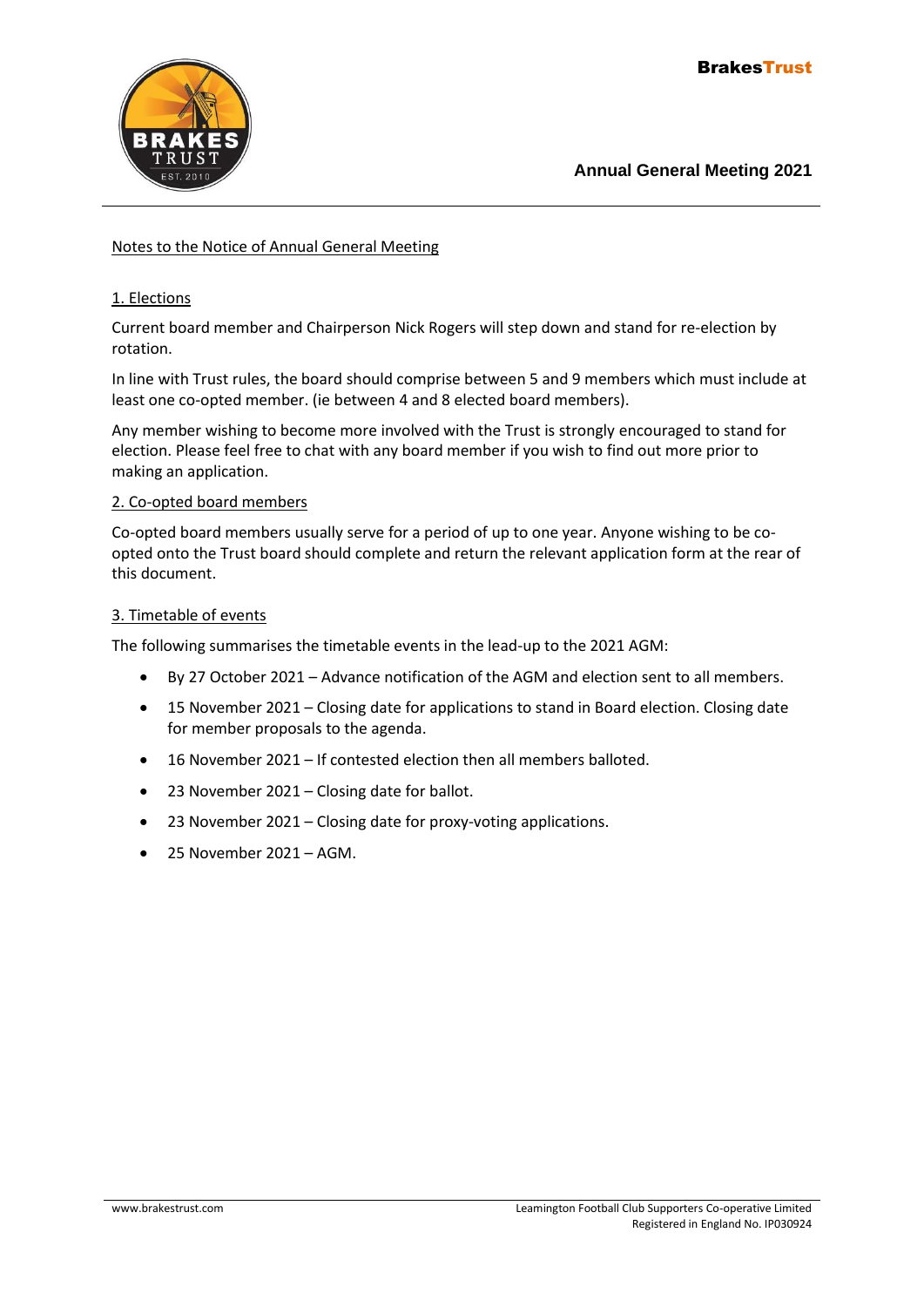

### Applications to stand for election onto Society board

1. The Brakes Trust is seeking applications from members to stand for election to the board.

Applications must be made using the application form enclosed with this Notice and returned to Nick Hallworth, Secretary, by 15 November 2021.

Postal applications are to be sent to Brakes Trust, 181 Cubbington Rd, Leamington Spa, CV32 7AU.

Emailed applications are to be emailed t[o info@brakestrust.com](mailto:nickhallworth@googlemail.com) . The same deadline applies to both postal and emailed applications.

- 2. The completed application should include a brief biography. As a guideline, this should be between one third and one half of an A4 page in length, and include any relevant information which will support your application to be a board member. The document will shed a little light on your background as an individual, and also state why you would like to serve on the Board. Details may include listing skills gained at work which are relevant to the work of the Trust, experience from other community involvement, or details of previous voluntary work either at Leamington FC or the wider community.
- 3. The completed application should if possible include a photograph, which will be used as part of the election pack sent to all members, and may also be used in the future on the Brakes Trust website and in promotional material and press releases. The photograph should be of a neutral, uncluttered style, similar in format to a passport photograph. Photographs can either be emailed as images t[o info@brakestrust.com](mailto:nickhallworth@googlemail.com) or alternatively prints can be posted to Brakes Trust, 181 Cubbington Rd, Leamington Spa, CV32 7AU. Prints will be scanned and returned if requested.
- 4. Following the election, the Trust Board will be up to 8 members, plus at least one co-opted member who will be chosen by the elected board. The total number of co-opted members must be less than half of the total number of elected Board members.
- 5. If there is a contested election then the Trust membership will be balloted. The document containing applicant biographies will be sent to all members together with a ballot paper.
- 6. If the election is not contested then all of the applicants will be elected to the Society Board at the AGM. The biographies document will be available at the AGM itself, and posted on the Trust website following the formal election of the Board.
- 7. Members wishing to be considered for either for co-opting onto the Board or to be on a particular working group should indicate their wishes on the appropriate attached application form.

The following people in particular may be co-opted:

(i) a representative or representatives of the Council for the Area on behalf of itself and neighbouring local authorities;

- (ii) a representative or representatives of the young;
- (iii) a representative of disabled supporters;
- (iv) a representative of local business;
- (v) a representative or representatives of any other groups associated with the Club (e.g. the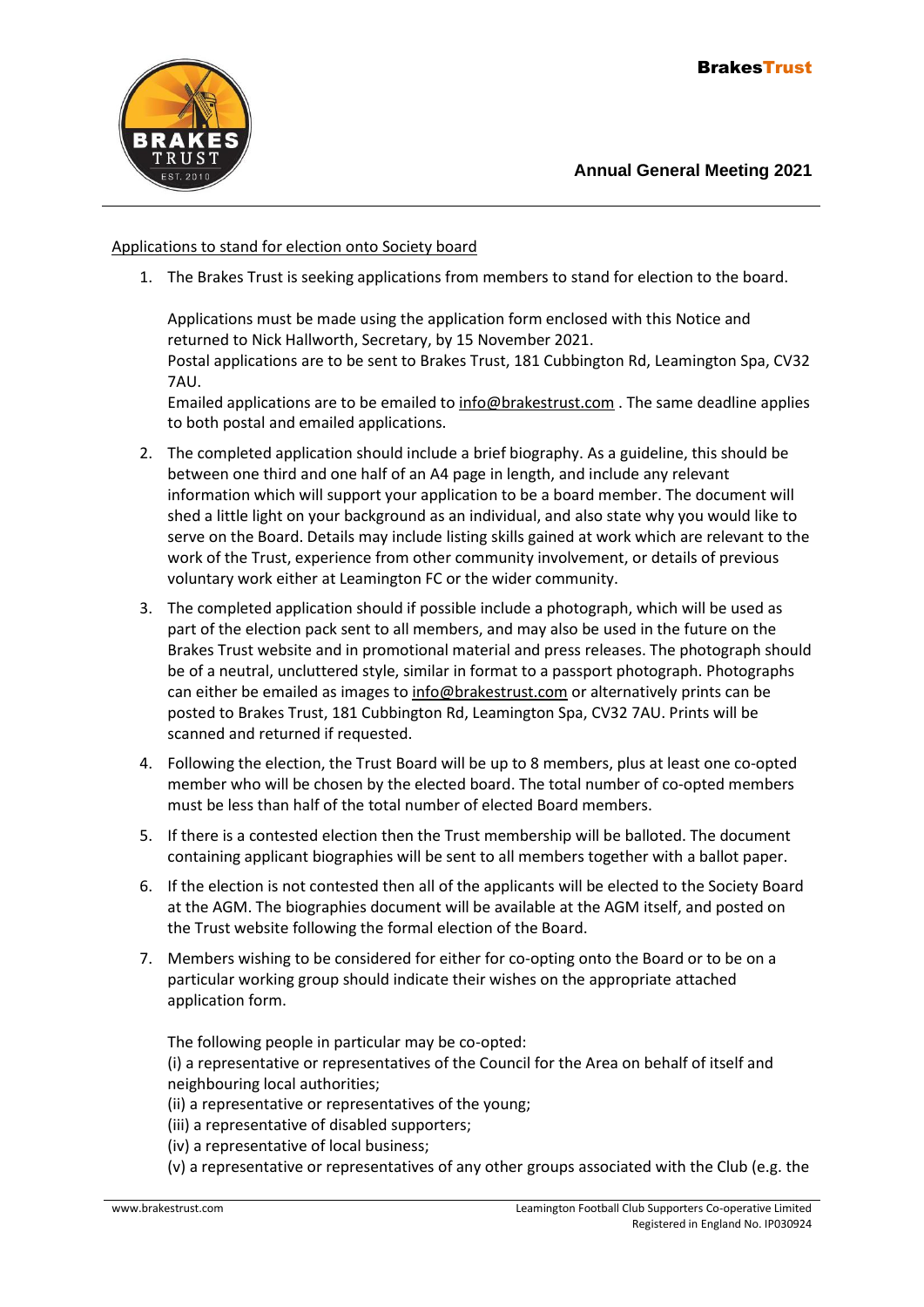

Vice Presidents);

(vi) a representative or representatives of employees of Leamington FC Limited; (vii) a representative or representatives of the Sports Council and any community scheme run in association with the Club; (viii) a representative of the players at the club, through a professional association or

otherwise.

- 8. Whilst the number of individuals elected to the board is low, there is a lot of scope for interested individuals to become involved via specific sub-groups and committees which will report back to the Society Board.
- 9. Elected members of the Society Board will normally serve for periods of two years. Co-opted Society Board members will normally serve for a period of one year, but may be reappointed for a further period subject to these Rules.
- 10. No person can be a member of the Society Board who:

a. is subject to a bankruptcy order or has in place a composition with their creditors; b. is subject to a disqualification order made under the Company Directors Disqualification Act;

c. has a conviction for an indictable offence (other than a spent conviction as defined by the Rehabilitation of Offenders Act 1974);

d. fails to abide by any rules for the conduct of elections made by the Society Board.

11. Members who have any queries can email the Secretary, Nick Hallworth, on [info@brakestrust.com](mailto:nickhallworth@googlemail.com)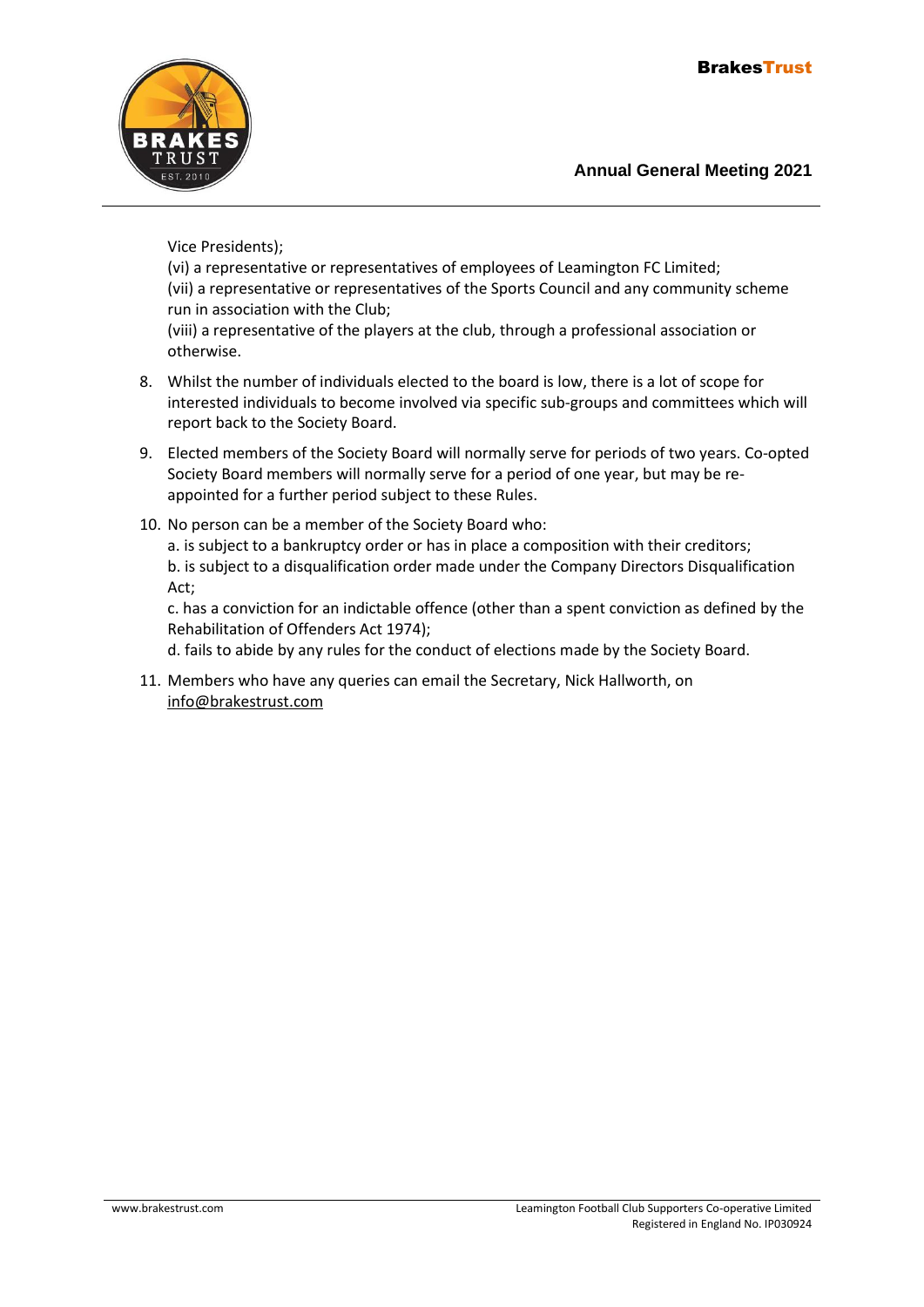

#### Election Policy

- 1. This document constitutes the Election Rules, Regulations and Procedures, and is drafted in accordance with existing rules of the Brakes Trust. The purpose is to ensure that the election for Society Board members is conducted in an open, democratic and unbiased manner in accordance with this policy and the overall rules.
- 2. In the event of a contested election an Election Working Group will be formed.
- 3. The Election Working Group will comprise of Nick Hallworth, Secretary of the Brakes Trust (non-board member), and an independent volunteer. In the event of a ballot arising from a contested election, the independent volunteer will be the Returning Officer.
- 4. The Secretary is not standing for election onto the Board and is therefore independent. The Secretary will not be eligible to vote in the election.
- 5. The election timetable is printed at the top of these notes.
- 6. In the event of a contested election, the Secretary will produce a document containing all of the applicant biographies and forward this to the Trust membership. The ballot will allow all adult Trust members to vote which members they would like to be elected onto the Trust board.
- 7. In the event of a contested election, the format of the ballot will use a first past the post system. The ballot will include the names of all persons standing for election, and the voter must choose 5 people from this list, for example:

| Vote for the candidates by putting a X next to their name.<br>Don't vote for more than 8 candidates. |   |
|------------------------------------------------------------------------------------------------------|---|
| <b>Bloggs</b>                                                                                        | x |
| Smith                                                                                                | χ |
| Jones                                                                                                |   |
| <b>Lee</b>                                                                                           |   |

In this system, the votes for each person will be added up and the top 5 will be elected to the Society Board.

- 8. The Returning Officer will determine the results from the responses received.
- 9. The results of the election will be announced at the AGM and all members will be notified in writing or via email.
- 10. All communication regarding Election Policy should be addressed to the Secretary, Nick Hallworth, via email at [info@brakestrust.com](mailto:nickhallworth@googlemail.com) or by post to Brakes Trust, 181 Cubbington Rd, Leamington Spa, CV32 7AU.
- 11. After the AGM there will be a board meeting during which any new board positions will be allocated and any decisions on co-opted Board members will be made.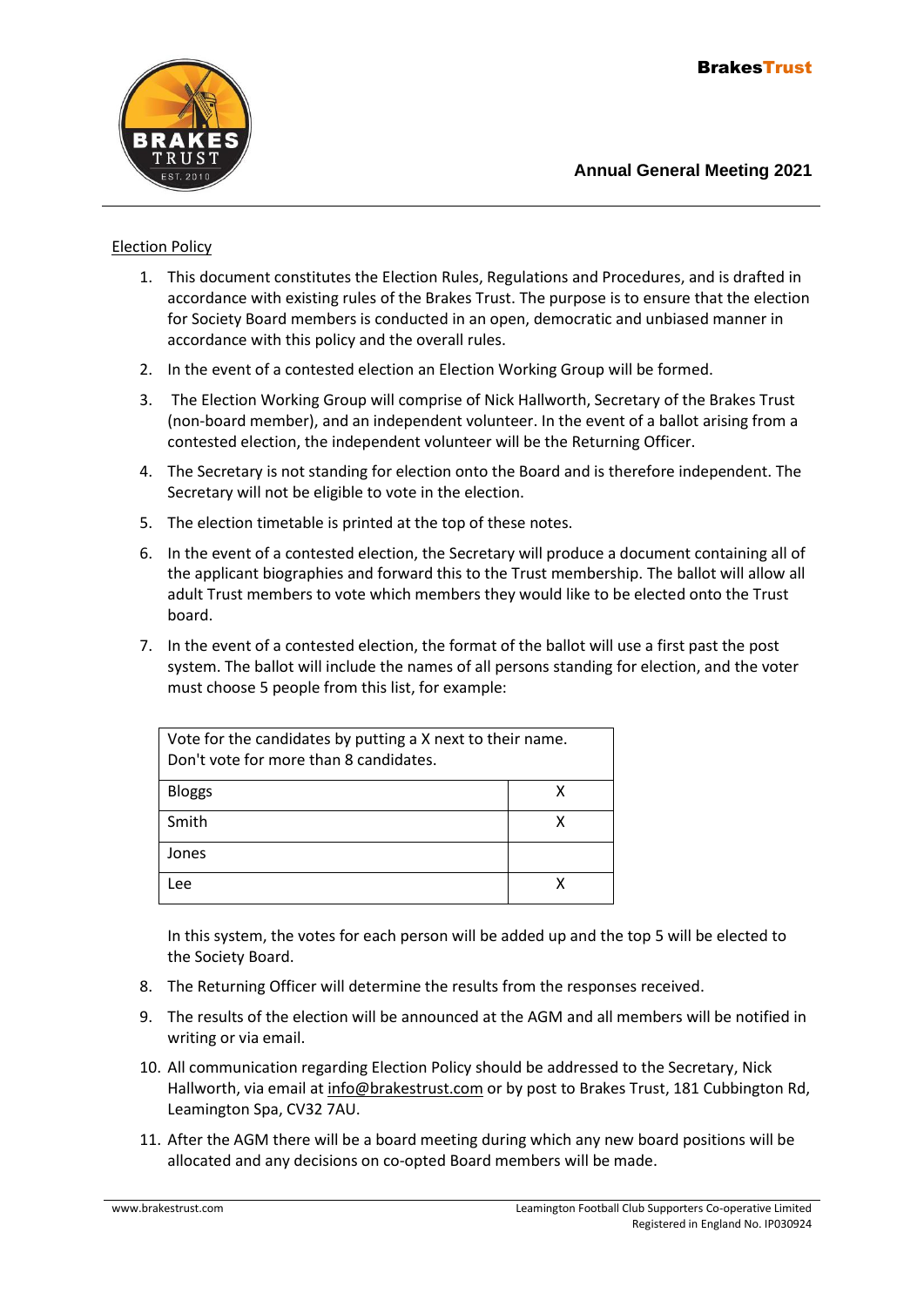

#### Any other business

1. Any member can add a proposal onto the agenda, however this must be done in advance in order to allow time to assess the proposal and then notify the other members of the updated agenda. The deadline for submitting proposals is 15 November 2021. Proposals can either be sent by post to the Secretary at Brakes Trust, 181 Cubbington Rd, Leamington Spa, CV32 7AU

Or emailed to [info@brakestrust.com](mailto:nickhallworth@googlemail.com)

- 2. The process is for a motion to be sent to the Secretary who will then liaise with the Trust board to assess whether it's 'in order' (i.e., does it ask the Trust to do something that is legal and is not against the constitution?) . If it is in order then it will be added to the final agenda of the AGM.
- 3. Any resolution should also have any supporting documents attached to it.

#### Proxy voting

- 1. Any member of the Trust who is entitled to attend a meeting of the Society is entitled to appoint a proxy to attend, speak and vote in their place. The proxy need not be a member and a proxy form is enclosed with this Agenda. This must be completed and returned to the address shown by 23 November 2021. Any applications received after this date will be disregarded.
- 2. To change your proxy instructions, please submit a new proxy application using the same application form. Note that the cut-off time for amended proxy applications will be the same as indicated above. Any amended proxy applications made after this date will be disregarded.
- 3. If you submit more than one valid proxy application then the one received latest will take precedence.
- 4. In order to revoke a proxy instruction, please inform the Secretary in writing, stating your intention to revoke the proxy instruction. Note that the cut-off time for revoking a proxy instruction will be the same as indicated above. Any notifications received after this date will be disregarded, and the original proxy instruction will still apply.
- 5. The following further rules apply to proxies. a. No person other than the Chair of the meeting can act as proxy for more than 3 members;

b. Any question as to the validity of a proxy is to be determined by the Chair of the meeting whose decision is to be final.

c. A proxy need not be a member of the Brakes Trust.

6. Members who have any queries can email the Secretary, Nick Hallworth, on [info@brakestrust.com](mailto:nickhallworth@googlemail.com)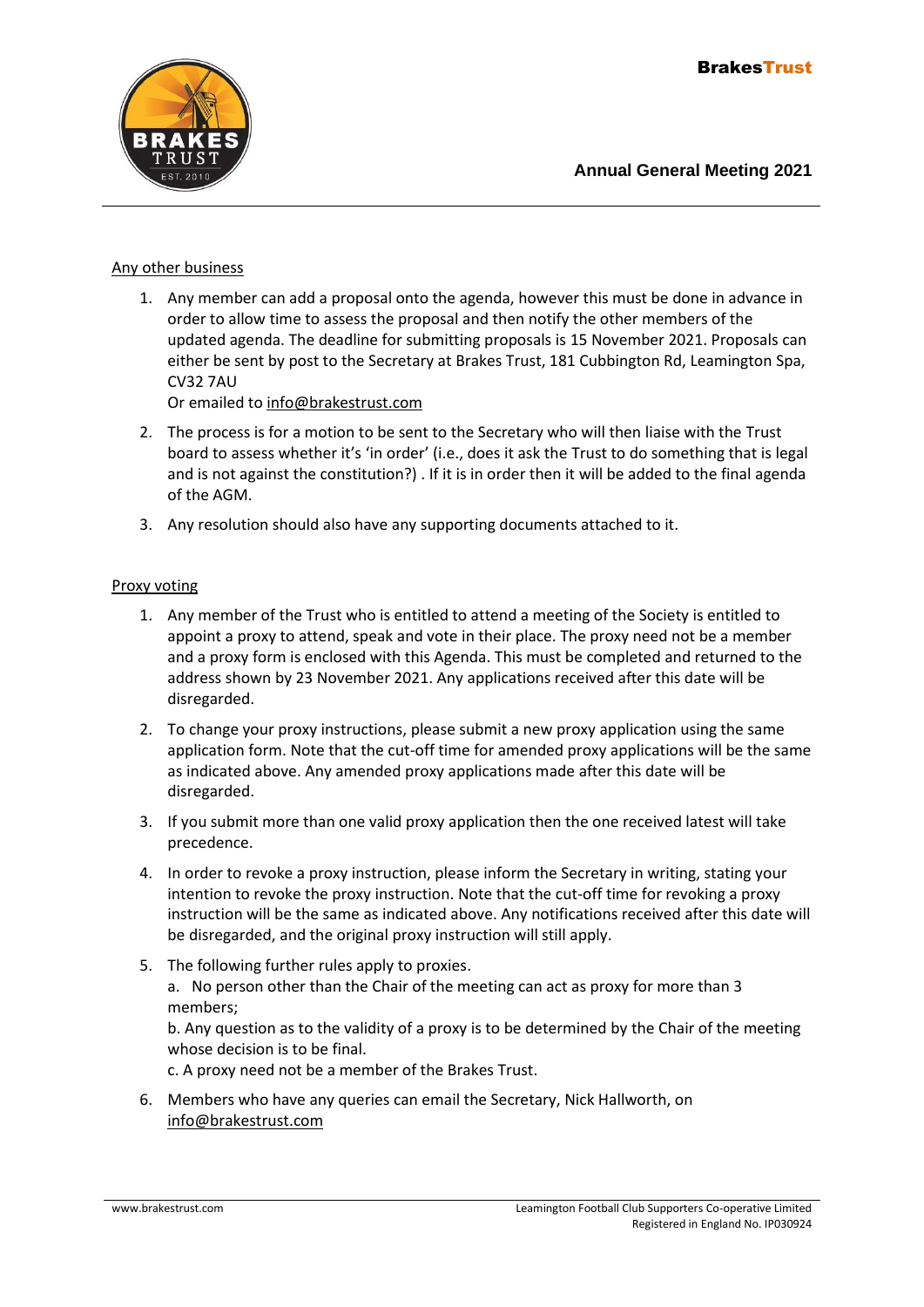

## Full Rules

The notes above are based upon the current full rules of Leamington Football Club Supporters Cooperative Limited. These can be read at [www.brakestrust.com/rules.html](http://www.brakestrust.com/rules.html)

Alternatively, if you wish to be sent a paper copy of the Rules, please contact Nick Hallworth on [info@brakestrust.com](mailto:info@brakestrust.com)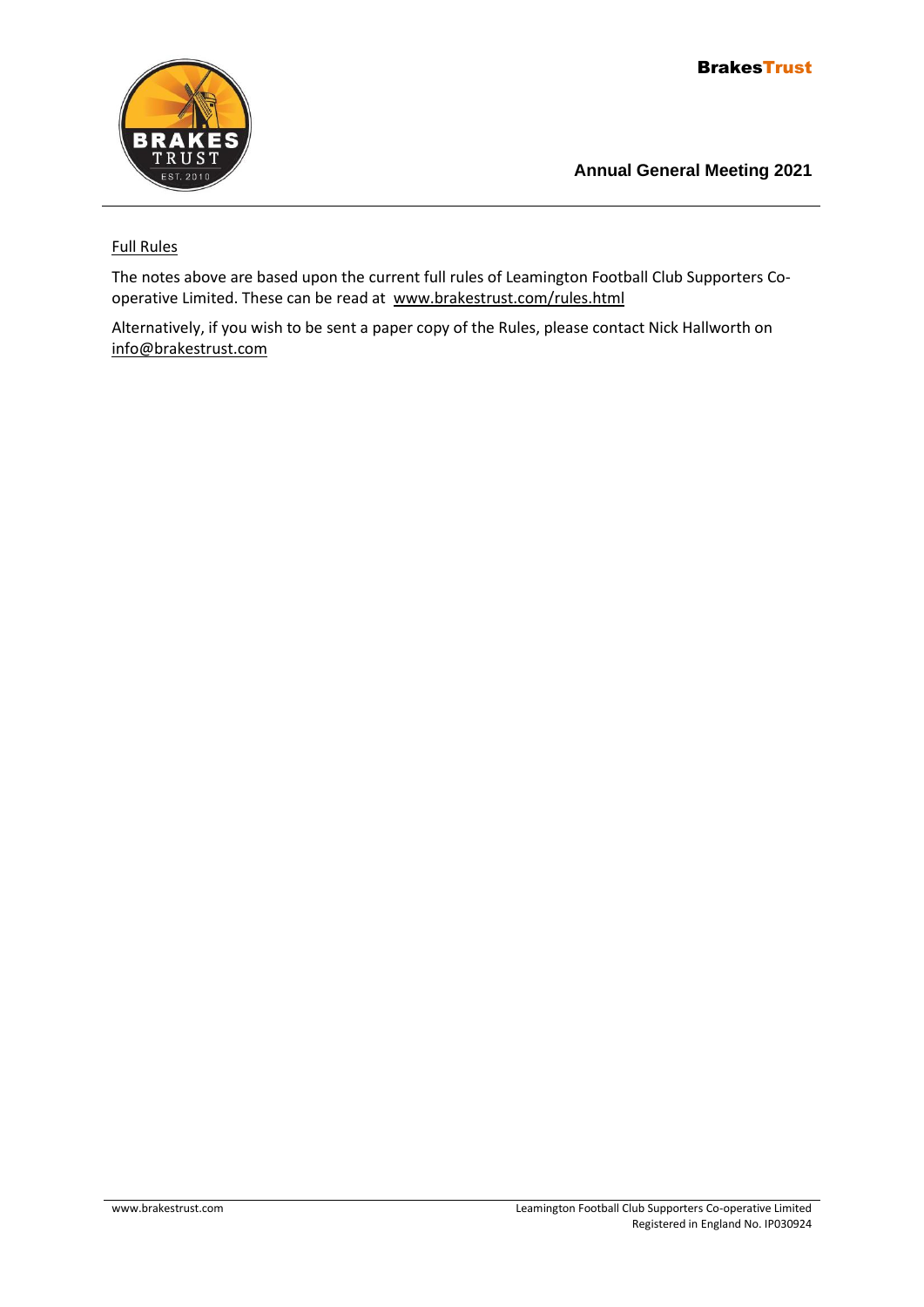

# **Leamington Football Club Supporters Co-operative Limited ('Brakes Trust')**

Registered office: 181 Cubbington Road, Lillington, Royal Leamington Spa CV32 7AU. Registered in England No. IP030924.

## **APPLICATION TO STAND FOR ELECTION TO SOCIETY BOARD**

I, the undersigned, being a full adult member of the Brakes Trust, hereby register my intent to stand in the election for membership to the Society Board.

I have written a biography and this is attached. (Please refer to attached notes for guidance on writing this biography).

I can confirm the following:

a. I am not subject to a bankruptcy order nor have in place a composition with any creditors (e.g. an IVA);

b. I am not subject to a disqualification order made under the Company Directors Disqualification Act;

c. I do not have a conviction for an indictable offence (other than a spent conviction as defined by the Rehabilitation of Offenders Act 1974);

Signed …………………………………………….

Date ……………………………………………….

Please return this completed form, together with your biography, either by post to: Nick Hallworth Brakes Trust, 181 Cubbington Rd, Leamington Spa, CV32 7AU

… Or by email to [info@brakestrust.com](mailto:nickhallworth@googlemail.com)

Submitted forms must be returned on or before 15 November 2021. This applies to both postal applications and emailed applications.

If you have any queries please do not hesitate to email Nick Hallworth on the above email address.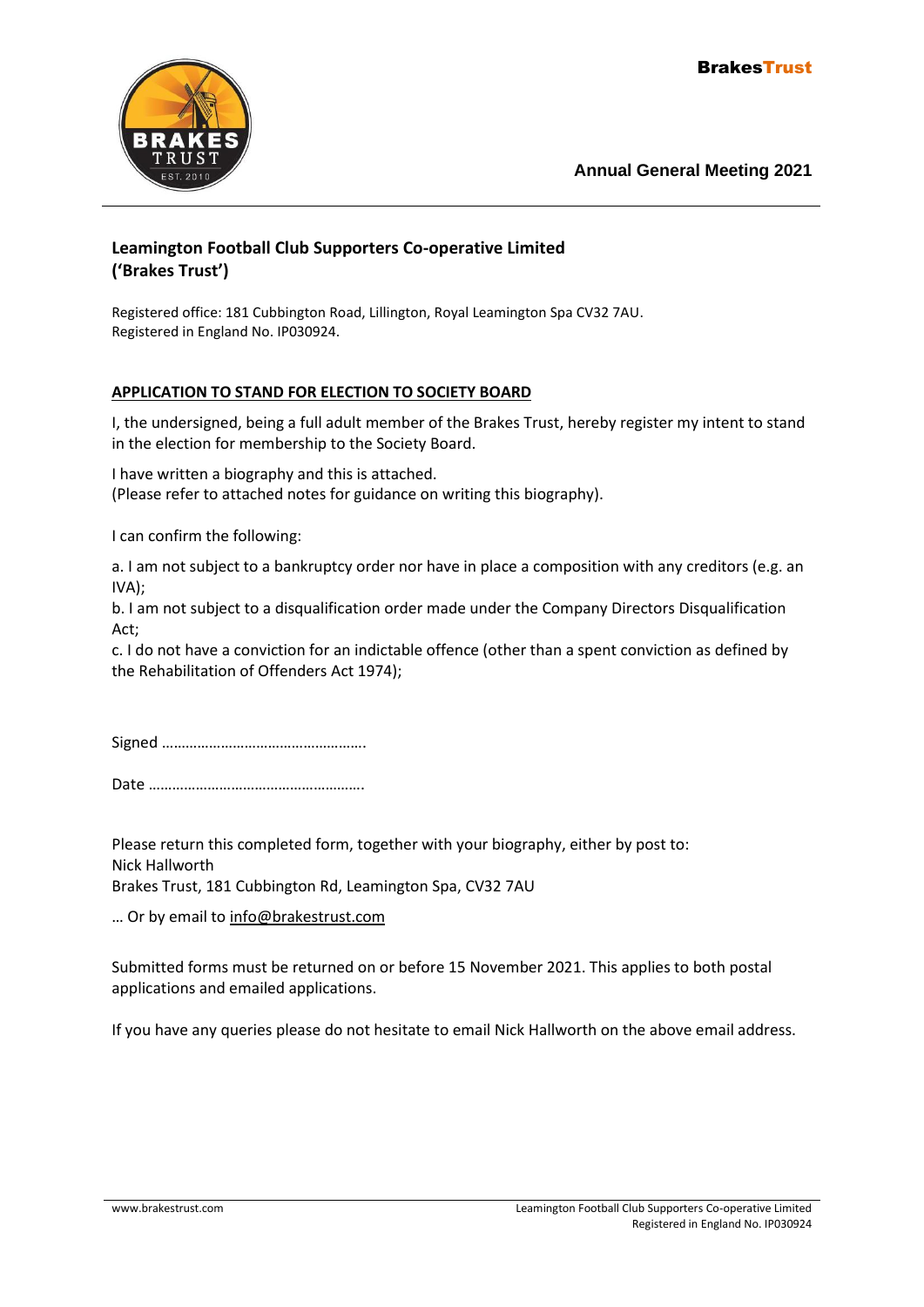

# **Leamington Football Club Supporters Co-operative Limited ('Brakes Trust')**

Registered office: 181 Cubbington Road, Lillington, Royal Leamington Spa CV32 7AU. Registered in England No. IP030924.

## **FORM OF PROXY**

I, the undersigned, being a member of the Brakes Trust, hereby appoint

……………………………………………………………………………………………………………………

as my proxy to attend, speak, and vote at the Annual General Meeting.

Signed …………………………………………….

Date ……………………………………………….

Please refer to the attached notes on proxy voting.

Please return this completed form either by post to: Nick Hallworth Brakes Trust, 181 Cubbington Rd, Leamington Spa, CV32 7AU

… Or by email to [info@brakestrust.com](mailto:nickhallworth@googlemail.com)

Submitted forms must be returned on or before 23 November 2021. This applies to both postal applications and emailed applications.

If you have any queries please do not hesitate to email Nick Hallworth on the above email address.